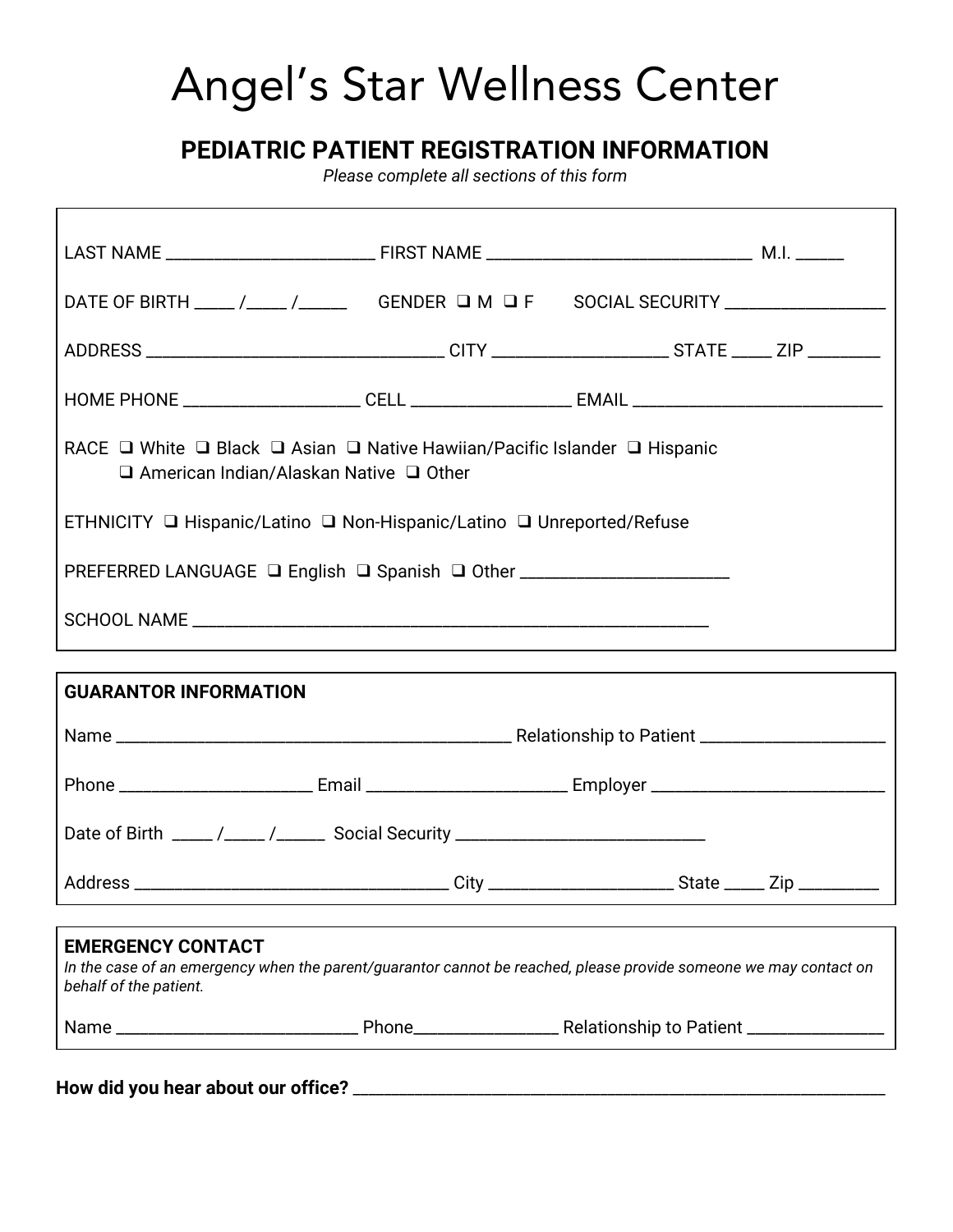## **PATIENT REGISTRATION INFORMATION (CONT.)**

#### *Financial Agreement for Assignment of Benefits*

I authorize Angel's Star Wellness Center P.A. to release such information from my patient records as is required in order to receive reimbursement for any billings rendered relating to my treatment. I hereby give authorization for payment of insurance benefits to be made directly to Angel's Star Wellness Center P.A. for all services provided to me. In making this agreement, I understand that I am financially responsible for all charges not covered by insurance, including patient co-payment, deductible, non-covered services and cancellation fees.

➤\_\_\_\_\_\_\_\_\_\_\_\_\_\_\_\_\_\_\_\_\_\_\_\_\_\_\_\_\_\_\_\_\_\_\_\_\_\_\_\_\_\_\_\_\_\_\_\_\_\_\_\_\_\_\_\_\_\_\_\_\_ \_\_\_\_\_\_\_\_\_\_\_\_\_\_\_\_\_\_\_\_\_\_

Signature of Patient or Legal Guardian Date

#### *Acknowledgement of Medical Personnel*

I acknowledge that residents, interns or medical students and other health care professional students may participate under the supervision of the physicians at Angel's Star Wellness Center P.A. If in the case I do not wish to be seen by a resident, intern or medical student, I acknowledge that I must notify the medical staff promptly.

➤\_\_\_\_\_\_\_\_\_\_\_\_\_\_\_\_\_\_\_\_\_\_\_\_\_\_\_\_\_\_\_\_\_\_\_\_\_\_\_\_\_\_\_\_\_\_\_\_\_\_\_\_\_\_\_\_\_\_\_\_\_ \_\_\_\_\_\_\_\_\_\_\_\_\_\_\_\_\_\_\_\_\_\_

Signature of Patient or Legal Guardian Date Date Date Date

# *Notice of Financial Policy*

I acknowledge that the **Financial Policy** of Angel's Star Wellness Center P.A. was provided for me and I authorize my understanding of this policy which delineates the clinic's financial policies. As a patient I understand that a copy of this financial policy can be provided to me upon request at any time.

| ➤<br>Signature of Patient or Legal Guardian | Date |
|---------------------------------------------|------|
| <b>INSURANCE INFORMATION</b>                |      |
|                                             |      |
|                                             |      |
|                                             |      |
|                                             |      |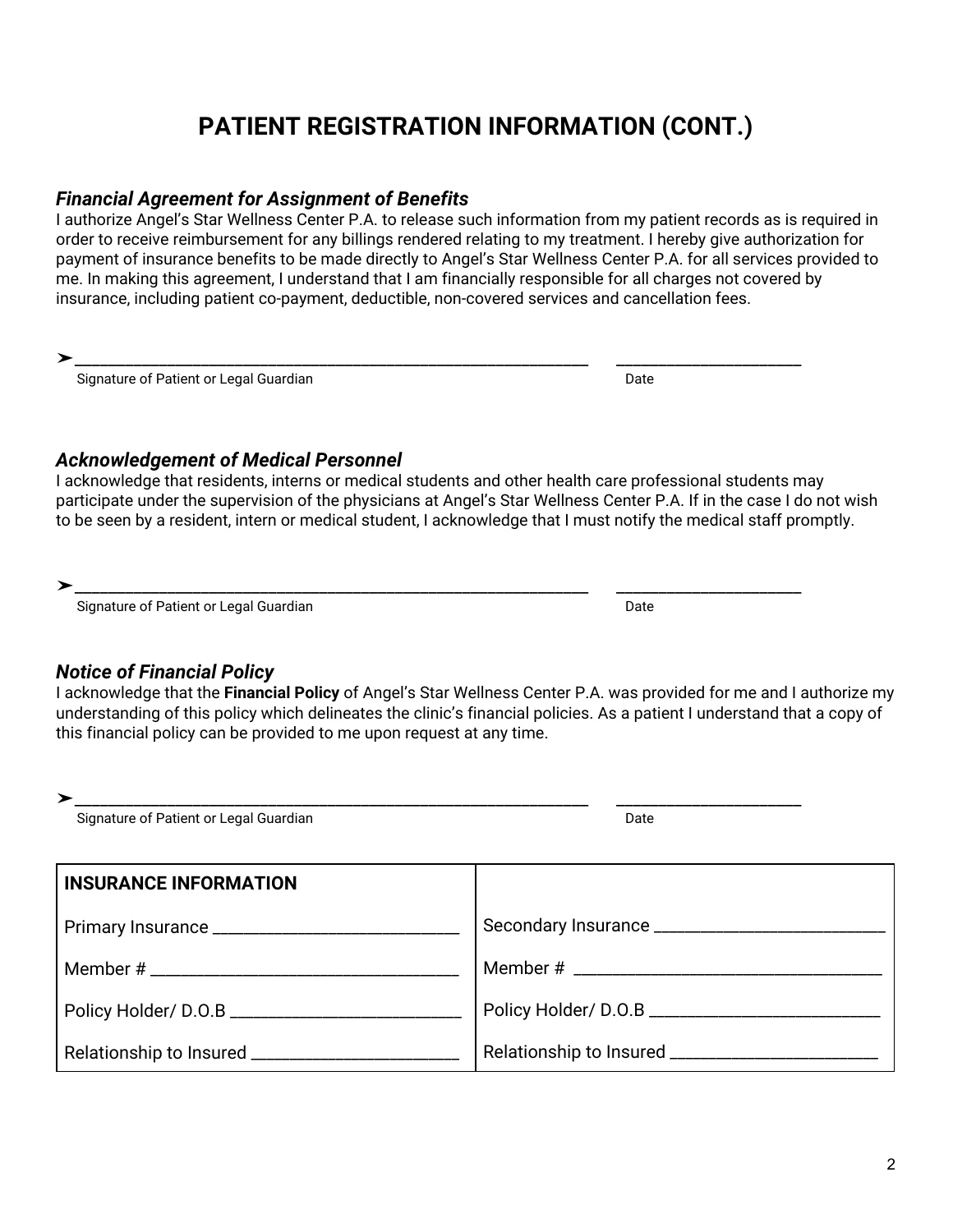## **CONSENT FOR MEDICAL TREATMENT OF A MINOR**

#### *General Consent for Treatment*

I, the parent or legal guardian of \_\_\_\_\_\_\_\_\_\_\_\_\_\_\_\_\_\_\_\_\_\_\_\_\_\_\_\_\_\_\_\_\_\_\_\_\_\_\_\_\_\_ , a minor child, do hereby consent to any diagnosis or treatment rendered under the general or specific instructions of the physicians at Angel's Star Wellness Center.

This consent is given in advance of any specific diagnosis or treatment being required, which is given to encourage those persons who have temporary custody of my child, and said physician(s), to exercise their best judgement as to the requirements of such diagnosis or medical treatment. This consent shall remain effective until revoked in writing and delivered to Angel's Star Wellness Center P.A., the said persons entrusted with the custody, care and control of said minor child.

➤\_\_\_\_\_\_\_\_\_\_\_\_\_\_\_\_\_\_\_\_\_\_\_\_\_\_\_\_\_\_\_\_\_\_\_\_\_\_\_\_\_\_\_\_\_\_\_\_\_\_\_\_\_\_\_\_\_\_\_\_\_

Printed Name of Legal Guardian

 $\blacktriangleright$ 

Signature of Legal Guardian Date Communication Communication Date

#### *Authorization for Treatment without Guardian Present*

I, \_\_\_\_\_\_\_\_\_\_\_\_\_\_\_\_\_\_\_\_\_\_\_\_\_\_\_\_\_\_\_\_\_\_\_\_\_\_\_\_\_\_\_\_\_ , the legal guardian of \_\_\_\_\_\_\_\_\_\_\_\_\_\_\_\_\_\_\_\_\_\_\_\_\_\_\_\_\_\_\_\_\_\_\_\_\_\_ , do hereby consent and authorize the providers and staff of Angel's Star Wellness P.A. to examine and/or treat my child in my absence. I affirm I have the legal right to provide this consent and understand this consent is legal and binding until specifically revoked by myself or another person who has the legal right to sign or revoke this authorization. I give the providers and staff of Angel's Star Wellness Center P.A. the permission to treat my child in my absence with whatever treatment plan they deem necessary and appropriate.

I understand that I will be contacted for a verbal consent if treatment plan includes vaccinations, and the best

number to reach me for this is: \_\_\_\_\_\_\_\_\_\_\_\_\_\_\_\_\_\_\_\_\_\_\_\_\_\_\_\_\_\_\_\_\_\_\_\_\_\_\_\_.

\_\_\_\_\_\_\_\_\_\_\_\_\_\_\_\_\_\_\_\_\_\_\_\_\_\_\_\_\_\_\_\_\_\_\_\_\_\_\_\_\_\_\_\_\_\_\_\_\_\_\_\_\_\_\_\_\_\_\_\_\_\_\_\_\_\_\_\_\_\_\_\_\_\_\_\_\_\_\_

I authorize the following individuals to seek medical treatment for the following minor patient in my absence:

Name/Relationship **Name/Relationship** Phone Number

\_\_\_\_\_\_\_\_\_\_\_\_\_\_\_\_\_\_\_\_\_\_\_\_\_\_\_\_\_\_\_\_\_\_\_\_\_\_\_\_\_\_\_\_\_\_\_\_\_\_\_\_\_\_\_\_\_\_\_\_\_\_\_\_\_\_\_\_\_\_\_\_\_\_\_\_\_\_\_ Name/Relationship **Name/Relationship** Phone Number

➤\_\_\_\_\_\_\_\_\_\_\_\_\_\_\_\_\_\_\_\_\_\_\_\_\_\_\_\_\_\_\_\_\_\_\_\_\_\_\_\_\_\_\_\_\_\_\_\_\_\_\_\_\_\_\_\_\_\_\_\_\_ Printed Name of Patient

➤\_\_\_\_\_\_\_\_\_\_\_\_\_\_\_\_\_\_\_\_\_\_\_\_\_\_\_\_\_\_\_\_\_\_\_\_\_\_\_\_\_\_\_\_\_\_\_\_\_\_\_\_\_\_\_\_\_\_\_\_\_ \_\_\_\_\_\_\_\_\_\_\_\_\_\_\_\_\_\_\_\_\_\_ Signature of Legal Guardian Date Communication of Legal Guardian Date

3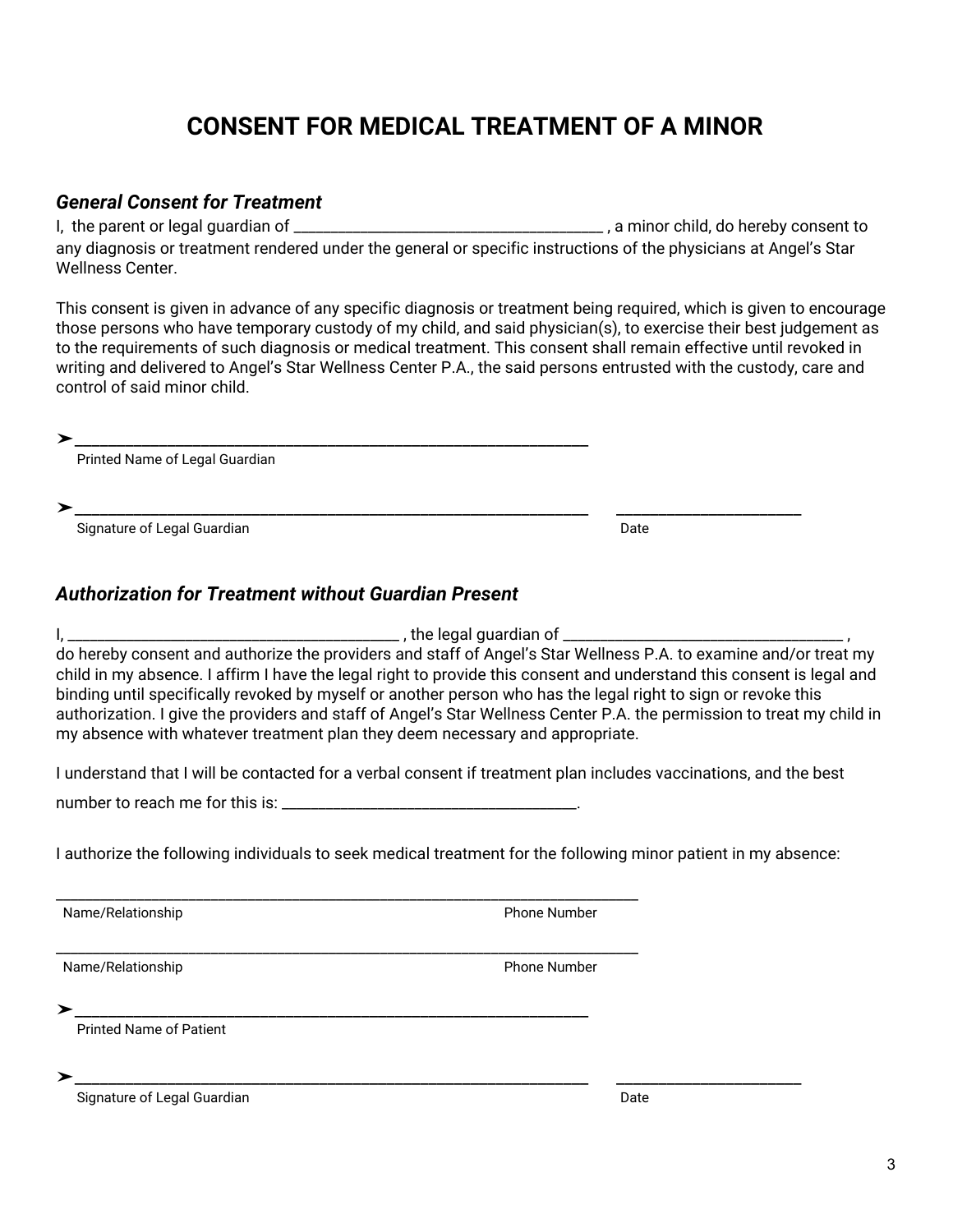| <b>Allergies:</b>                           |                                                                                    |                                                                                   |                            |                                |  |
|---------------------------------------------|------------------------------------------------------------------------------------|-----------------------------------------------------------------------------------|----------------------------|--------------------------------|--|
|                                             | Is the patient allergic to any medications? $\Box$ Yes $\Box$ No                   |                                                                                   | If yes, please list all.   |                                |  |
| Do you have any other allergies?            |                                                                                    | $\Box$ Yes $\Box$ No                                                              | If yes, please list all.   |                                |  |
|                                             |                                                                                    |                                                                                   |                            |                                |  |
| <b>Living Situation:</b>                    |                                                                                    |                                                                                   |                            |                                |  |
|                                             | If not living with both biological parents, the patient is under the custody of:   |                                                                                   |                            |                                |  |
| $\Box$ With Mother                          | $\Box$ With Father                                                                 | □ With Adoptive Parents                                                           |                            | □ With Foster Family           |  |
| $\Box$ Grandparents                         | $\Box$ Single Custody $\Box$ Joint Custody                                         |                                                                                   |                            | □ Other ______________________ |  |
| <b>Immunizations:</b>                       |                                                                                    |                                                                                   |                            |                                |  |
| Are you up-to-date on your<br>vaccinations? | $\Box$ Yes                                                                         | $\Box$ Yes but only as a<br>child                                                 | $\Box$ No not<br>immunized |                                |  |
| <b>Birth History:</b>                       |                                                                                    |                                                                                   |                            |                                |  |
| Birth weight (lbs): ___________             |                                                                                    |                                                                                   |                            |                                |  |
| The delivery was:                           | $\Box$ Spontaneous<br>$\Box$ Vaginal                                               | $\Box$ Induced                                                                    |                            |                                |  |
| Duration of pregnancy was                   |                                                                                    | $\Box$ to term (37-42 wks) $\Box$ premature (<37 wks) $\Box$ postmature (>42 wks) |                            |                                |  |
|                                             | Did mother have an illness or problems with her pregnancy?                         |                                                                                   | $\Box$ No $\Box$           |                                |  |
|                                             | Did the baby have any problems after birth?                                        | $\square$ No                                                                      |                            |                                |  |
|                                             | Did the baby go home with mother from the hospital?                                | $\Box$ Yes                                                                        |                            |                                |  |
| During pregnancy, did mother smoke?         | $\square$ No                                                                       | $\Box$ Yes                                                                        |                            |                                |  |
| During pregnancy, did mother drink?         | $\square$ No                                                                       | $\Box$ Yes                                                                        |                            |                                |  |
|                                             | During pregnancy, did mother use prenatal vitamins, drugs or medication? $\Box$ No |                                                                                   |                            |                                |  |
| Was initial feeding                         | □ Breast Milk                                                                      | $\Box$ Formula                                                                    | $\Box$ Both                |                                |  |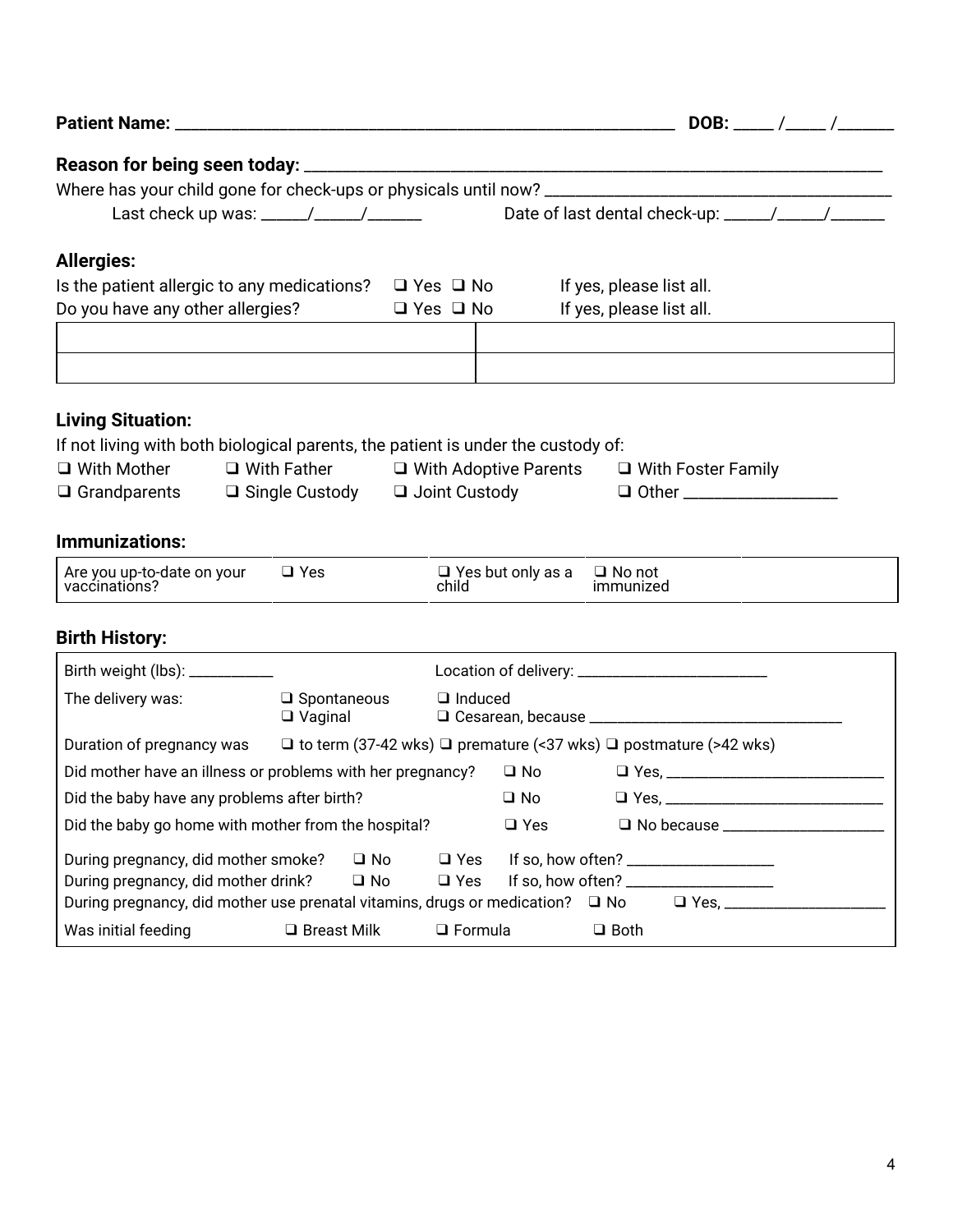#### **Medications:**

Are you taking any medications, prescription or over the counter, currently?  $□$  Yes  $□$  No If yes, please list all medications. *Please list additional medications on the back of this form*.

| <b>Medication Name</b> | Strength | Quantity<br>Taken | Frequency Taken A<br>Day |
|------------------------|----------|-------------------|--------------------------|
|                        |          |                   |                          |
|                        |          |                   |                          |
|                        |          |                   |                          |

**Medical Conditions:** Please select any of the following which applies and onset date if known.

|                                                            | $\Box$ Growth Issues        |
|------------------------------------------------------------|-----------------------------|
| $\Box$ ADHD / ADD                                          | $\Box$ Headaches            |
| □ Alcohol / Drug Abuse                                     |                             |
| □ Allergy / Sinus Problems                                 | $\Box$ Hearing Loss         |
| $\Box$ Anemia                                              |                             |
| Anxiety / Depression                                       | □ Kidney or Liver Disease   |
| $\Box$ Asthma                                              | $\Box$ Kidney Infection     |
| $\Box$ Autism or Asperger's                                |                             |
| $\Box$ Bed Wetting                                         | $\Box$ Leukemia             |
| □ Behavioral Disorder or issue of __________________       | $\Box$ Lupus (SLE)          |
| $\Box$ Birth Defects                                       | $\Box$ Measles              |
| $\Box$ Bladder Issues (includes retention or incontinence) | $\Box$ Meningitis           |
| □ Blood or Bleeding Disorder                               |                             |
| □ Bone or Muscle Disease                                   | Organ Transplant            |
|                                                            | $\Box$ Physical Impairment  |
| $\Box$ Chicken Pox                                         | $\Box$ Pneumonia            |
| $\Box$ Constipation, Chronic                               | □ Scarlet Fever             |
| □ Deafness Childhood                                       | $\Box$ Short Attention Span |
| Dental Caries                                              | $\Box$ Sleeping Problems    |
|                                                            | □ Speech Delay              |
| $\Box$ Diabetes Type 1 or 2                                | $\Box$ Stroke               |
| $\Box$ Ear Infections, frequent                            | $\Box$ Tonsillitis          |
| □ Endocrine System Disorder                                | $\Box$ Tuberculosis         |
| $\Box$ Eczema                                              | $\Box$ UTI                  |
| $\Box$ Epilepsy                                            | $\Box$ Vision Loss          |
| $\square$ Eye Problems                                     |                             |
| □ Genetic Disorders                                        |                             |
| $\Box$ Gastrointestinal Problems                           |                             |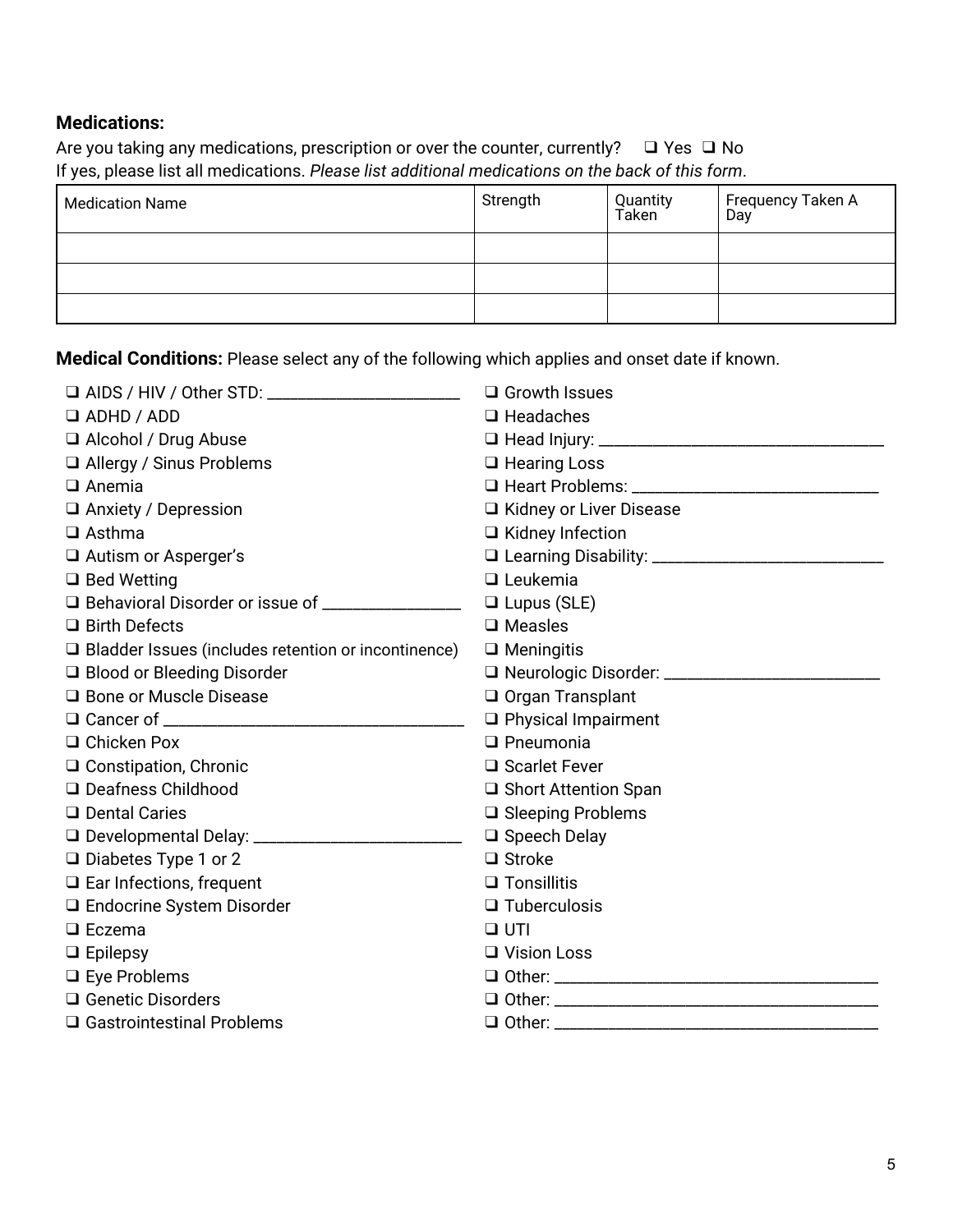#### **Medical Providers:**

Please list all other doctors seen on a regular basis, including name and speciality.

#### **History of Surgical Procedures:**

Please list all surgeries with approximate dates.

#### **Hospitalization:**

Please list all hospitalizations other than for birth with approximate dates.

\_\_\_\_\_\_\_\_\_\_\_\_\_\_\_\_\_\_\_\_\_ *By initialing, I understand that it is the patient's responsibility to notify my doctor of* Patient or Guarantor's Initials *any change in my health condition so that they may better assist me.*

### ANGEL'S STAR WELLNESS CENTER, PA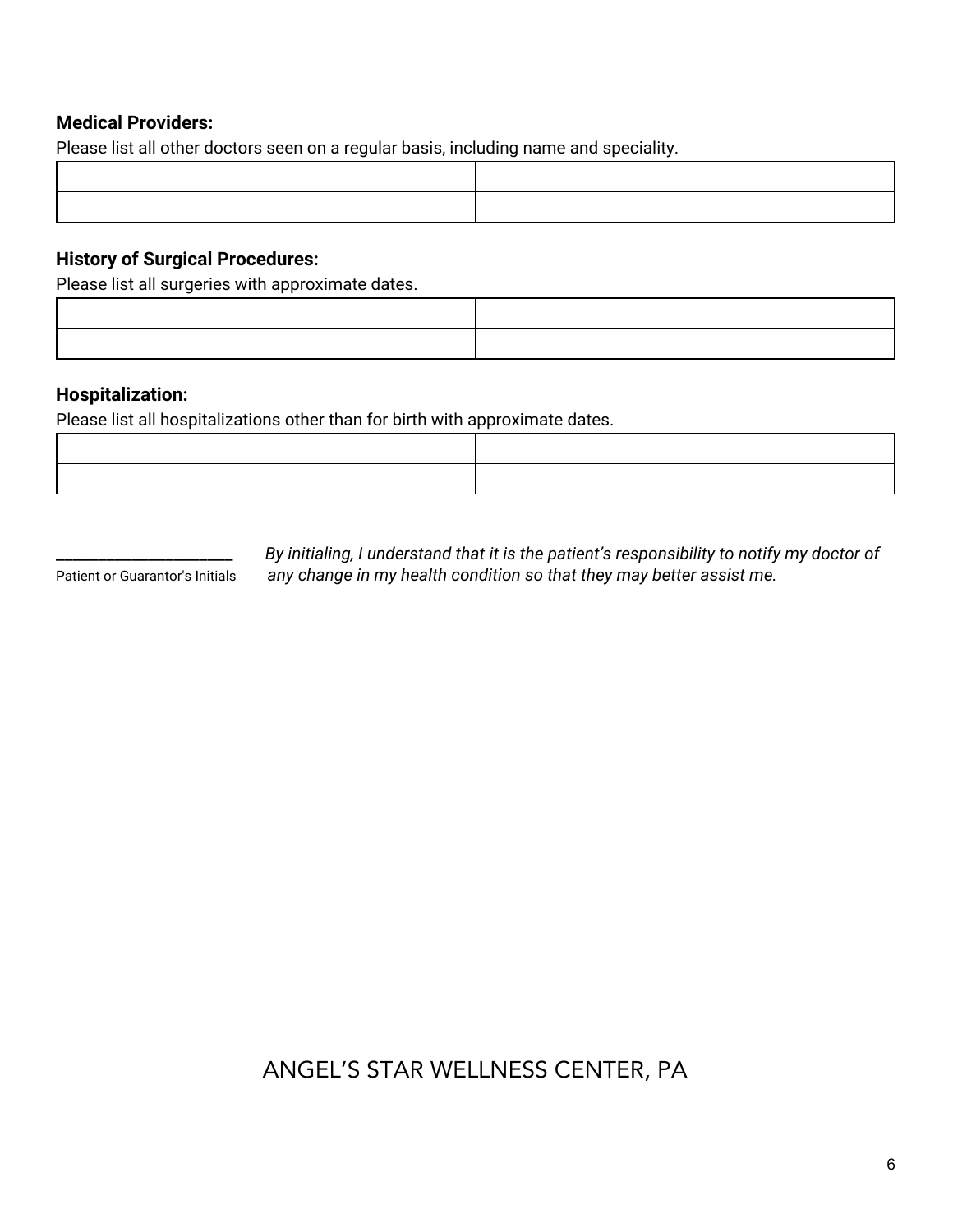# **Angel's Star Wellness Center PA Medication Policy**

*Please initial on the blanks below and sign any indicated areas to denote that you have read and acknowledge our clinic's policies regarding medications.*

\_\_\_\_\_\_\_ Effective August 1, 2019, any patient who is taking any controlled substance will be required to have a **random drug screening twice a year**. Controlled substances include, but are not limited to: Xanax, Adderall, Hydrocodone, Morphine, and Oxycodone.

\_\_\_\_\_\_\_ I acknowledge that I am aware of the **Pain Policy** at Angel's Star Wellness Center P.A., which was effective August 1, 2019 and if I am prescribed any controlled pain medication by Dr Chau Pham D.O. or Dr Jennifer Trinh D.O., I will abide by this policy.

\_\_\_\_\_\_\_ For all medication refills, the patient must **allow 72 hours (3 business days)** for the medication to be sent to the pharmacy from the date we receive the request for refill. This refill request can be from the patient or the patient's pharmacy.

\_\_\_\_\_\_\_ Angel's Star Wellness Center P.A. and its physicians reserve the right to **deny medication refills** for non-compliance such as if the patient has multiple missed appointments/ No Show, if it has been greater than 3 months since the patient has been seen by the Doctor, or if the patient has an outstanding balance.

By signing below, I agree to the above communication preferences, medication procedures for refills, and controlled substance procedure at Angel's Star Wellness Center P.A.

➤\_\_\_\_\_\_\_\_\_\_\_\_\_\_\_\_\_\_\_\_\_\_\_\_\_\_\_\_\_\_\_\_\_\_\_\_\_\_\_\_\_\_\_\_\_\_\_\_\_\_\_\_\_\_\_\_\_\_\_\_\_ \_\_\_\_\_\_\_\_\_\_\_\_\_\_\_\_\_\_\_\_\_\_

Signature of Patient or Legal Guardian Date Controller and Date Date Date

**Thank you for choosing Angel's Star Wellness Center. We look forward to caring for you!**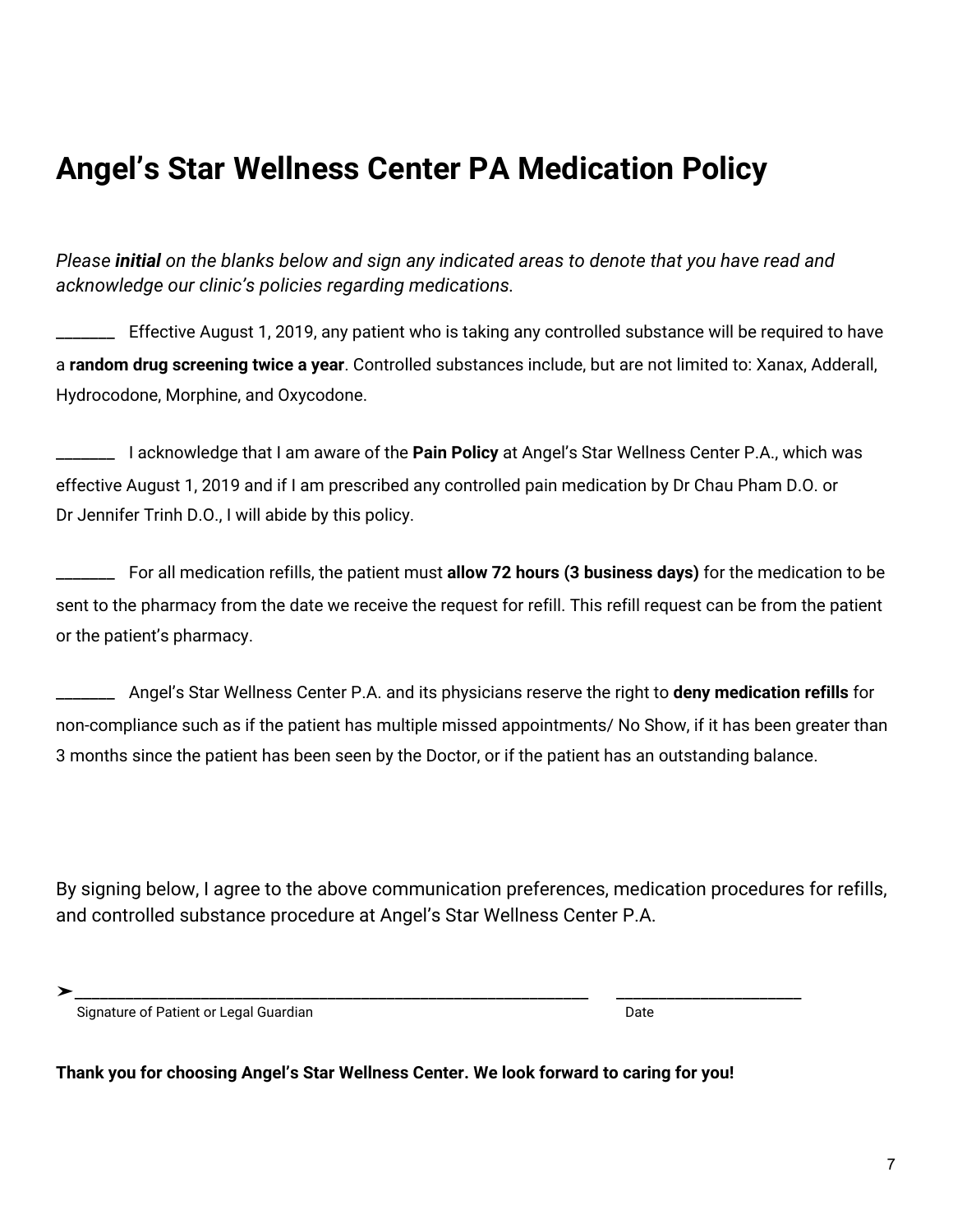## **Protected Health Information Patient Preferences**

*Please help us accommodate your wishes regarding how we communicate with you at Angel's Star Wellness Center P.A. about your health care by completing and signing the form below*:

| $\Box$ Yes $\Box$ No | May we use your first name, last name or both to identify you in the waiting<br>room? If not, how would you prefer to be identified?                                                                                                                      |
|----------------------|-----------------------------------------------------------------------------------------------------------------------------------------------------------------------------------------------------------------------------------------------------------|
| $\Box$ Yes $\Box$ No | May we leave a message on your answering machine or personal voicemail<br>reminding you of an appointment, or requesting that you call our office? If not, is<br>there an alternate method of contacting you?<br>$\Box$ Patient Portal $\Box$ Cell / Work |
| $\Box$ Yes $\Box$ No | May we send written correspondence in a sealed envelope to your home<br>address? If not, is there an alternative address where we may send<br>confidential communications to?                                                                             |
| $\Box$ Yes $\Box$ No | Is there another person with whom you give permission for us to disclose or<br>discuss my health care with? If so, please list the name(s) and relationship to<br>the patient.                                                                            |
|                      |                                                                                                                                                                                                                                                           |

By signing below, I agree to the above communication preferences, privacy policies and disclosure(s) of information of my health information and any other relevant information by the staff and physicians at **Angel's Star Wellness Center P.A**. I understand if I want to amend any disclosures of my health information or preferences I must do so in writing.

Patient Legal Name Printed

➤\_\_\_\_\_\_\_\_\_\_\_\_\_\_\_\_\_\_\_\_\_\_\_\_\_\_\_\_\_\_\_\_\_\_\_\_\_\_\_\_\_\_\_\_\_\_\_\_\_\_\_\_\_\_\_\_\_\_\_\_\_ \_\_\_\_\_\_\_\_\_\_\_\_\_\_\_\_\_\_\_\_\_\_ Signature of Patient or Legal Guardian Date Controller and Date Date Date

➤\_\_\_\_\_\_\_\_\_\_\_\_\_\_\_\_\_\_\_\_\_\_\_\_\_\_\_\_\_\_\_\_\_\_\_\_\_\_\_\_\_\_\_\_\_\_\_\_\_\_\_\_\_\_\_\_\_\_\_\_\_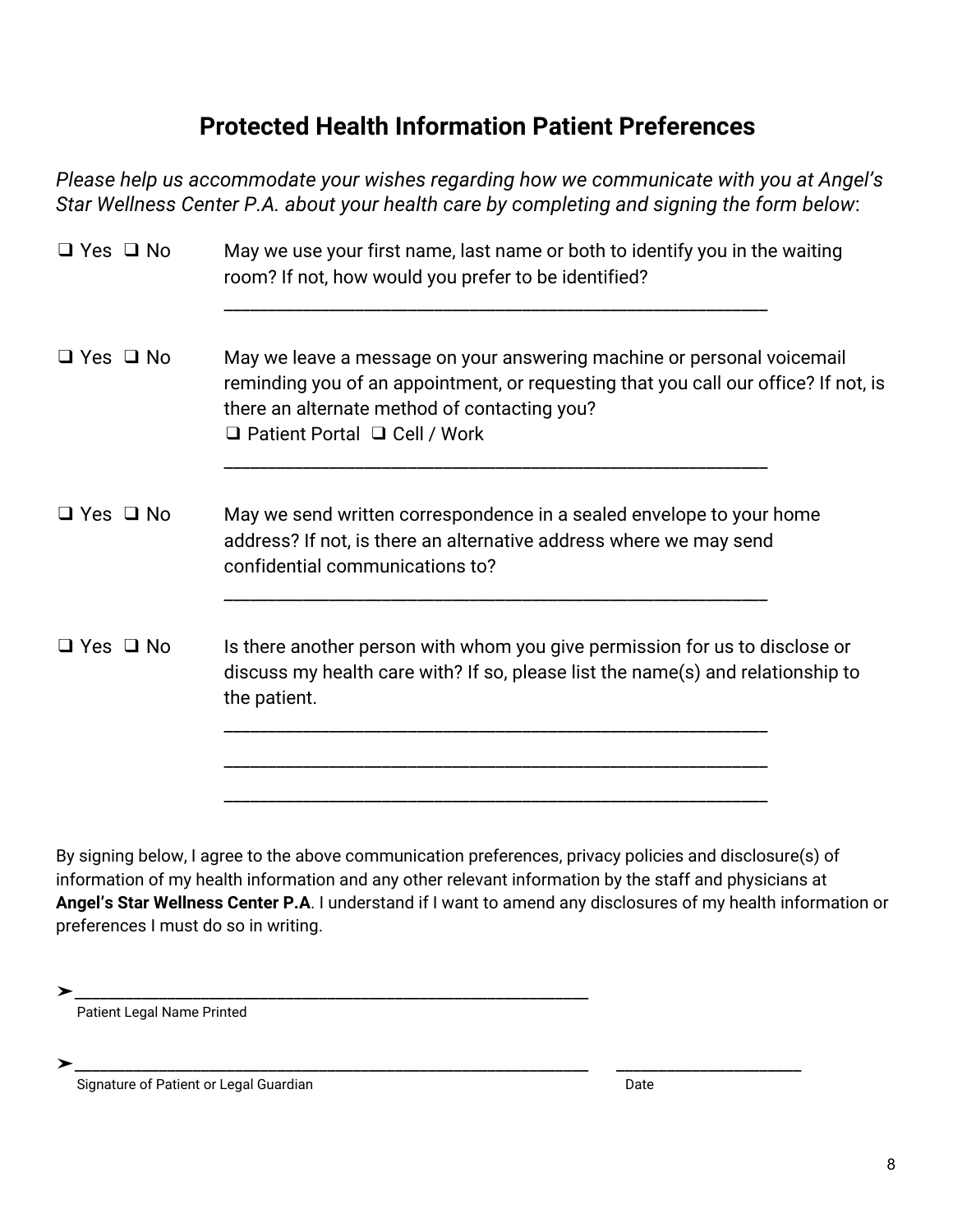# Angel's Star Wellness Center

*Please read and complete the last page of our financial policy*

## FINANCIAL POLICY

We appreciate payment for all copay, co-insurance and deductibles at the time of service and will accept personal **checks, VISA, MasterCard, Discover and cash. Prompt payment helps keep both our costs and fees down.**

Our physicians share vour concern about the cost of medical care. We strongly believe that the best medical service is based on a friendly, mutual respect and understanding between patient and doctor. We therefore invite you to discuss frankly with us any questions you may have regarding our services or fees. If you anticipate problems with your insurance coverage or personal payment, we encourage you to contact our staff. The earlier we know about a possible problem, the better we are able to develop suitable options for you. It is never our intention to cause hardship to our *patients, only to provide them with the best care possible.*

## AGREEMENT

This is an agreement between Angel's Star Wellness Center P.A, as a provider and creditor, and the Patient named on this form. By executing this agreement, you, the Patient, are agreeing to pay for all services that are received.

**INSURANCE:** Insurance is a contract between you and your insurance company. We will bill your primary insurance (and secondary insurance) if you have provided the correct information. Although we may estimate what your insurance company may pay, the insurance company makes the final determination of your eligibility. Authorization received by Angel's Star Wellness Center P.A. from your insurance carrier is *not* a guarantee of payment. The patient agrees to pay any portion of the charges not covered by insurance.

**REQUIRED CO-PAYMENTS:** Any *co-payment* required by an insurance company **must** be paid at the time of service by contract. We cannot bill you for these fees.

#### **PAYMENT OPTIONS WITH NO INSURANCE:**

- A. All services and procedures are required to be paid in full on the date rendered by the patient. If an extended payment plan is needed, I agree to speak to a billing coordinator to discuss a mutually agreeable payment plan that will at the very least contain the following:
- B. In the event of a financial hardship, a modified payment plan can be arranged on a

case-by-case basis upon discussion with a financial coordinator. I am aware that discussion regarding a payment plan does not ensure such a plan. I will provide a valid credit or debit card to keep on file to ensure my payment.

**PAYMENT WITH INSURANCE:** All deductibles, copayments and co-insurances must be paid in full at the time services are rendered. This can be paid with cash, check or credit/debit card. I can choose to pay all services in full and file with my insurance company. If my insurance coverage and plan is one that Angel's Star Wellness PA does not have prior agreement (out of network) with, I understand charges for care and treatment are due at the time of the services rendered.

**RETURNED CHECKS:** There is a fee of \$25 for checks returned by the bank. If a returned check is received on your account, you will be required to pay all fees associated with this check. All future visits will need to be paid in another form of payment prior to being seen.

**MONTHLY STATEMENT:** If you have a balance on your account, we will send you a monthly statement. All balances are expected to be paid in full upon receipt of the statement. Payments not received within 30 days from the date of service are considered past due. If your account becomes past due, we will take necessary steps to collect this debt.